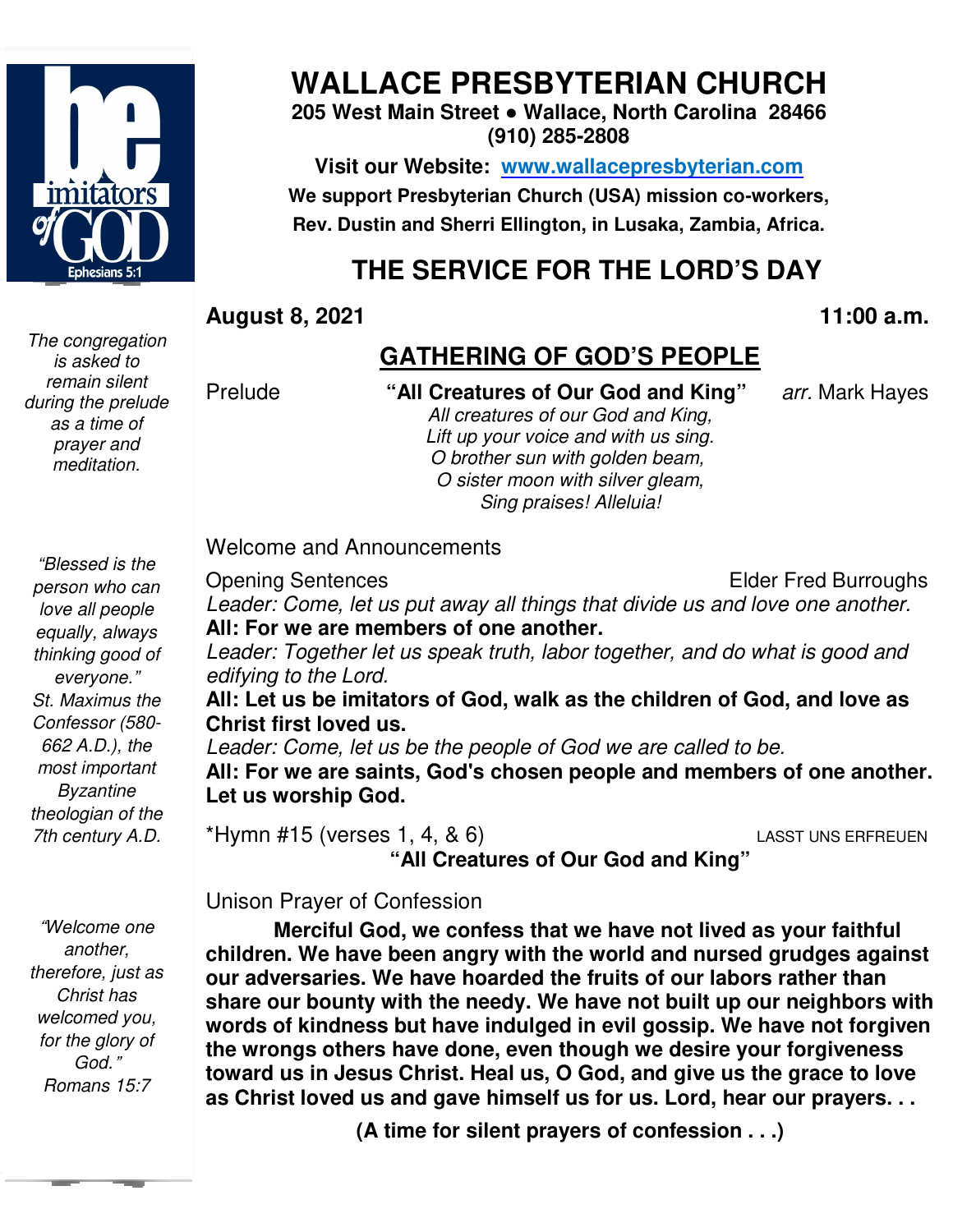*"Be perfect, therefore, as your heavenly Father is perfect." Matthew 5:48* 

Responsive Assurance of Pardon *(based on Ephesians 4:31-32) Leader: Let us put away bitterness and wrath and anger and wrangling and slander, together with all malice.* 

**All: Let us be kind to one another, tenderhearted, forgiving one another, as God in Christ has forgiven us. Thanks be to God!**

Gloria Patri **Glory Be to the Father Glory be to the Father, and to the Son, and to the Holy Ghost; as it was in the beginning, is now, and ever shall be, world without end. Amen, amen.** 

#### **PROCLAIMING GOD'S WORD**

Children's Sermon

Prayer for Illumination *(Adapted from Ephesians 1:17-19)*

 **a spirit of wisdom and revelation as we come to know you, so that, with the eyes of our hearts enlightened, we may know what is the hope to God of our Lord Jesus Christ, the Father of glory, may you give us which you have called us, what are the riches of your glorious inheritance among the saints, and what is the immeasurable greatness of your power for us who believe, according to the working of your great power. Amen.**

| Sermon         | TO THE SAINTS IN WALLACE<br>"Be Like God" | Dr. Philip K. Gladden       |
|----------------|-------------------------------------------|-----------------------------|
| Gospel Lesson  | Ephesians 4:25 - 5:2                      |                             |
| Epistle Lesson | Romans 12:3-21                            | <b>Elder Fred Burroughs</b> |

A Time for Silent Reflection

Pastoral Prayer with the Lord's Prayer



 **thy will be done, on earth as it is in heaven. Give us this day our daily Our Father who art in heaven, hallowed be thy name. Thy kingdom come, bread; and forgive us our debts, as we forgive our debtors; and lead us not into temptation, but deliver us from evil. For thine is the kingdom and the power and the glory, forever. Amen.**

# **GIVING THANKS TO GOD**

Presentation of Tithes and Offerings

*"The end of all learning is to know God, and out of that knowledge to love and imitate him." John Milton (1608-1674), English poet, author of Paradise Lost*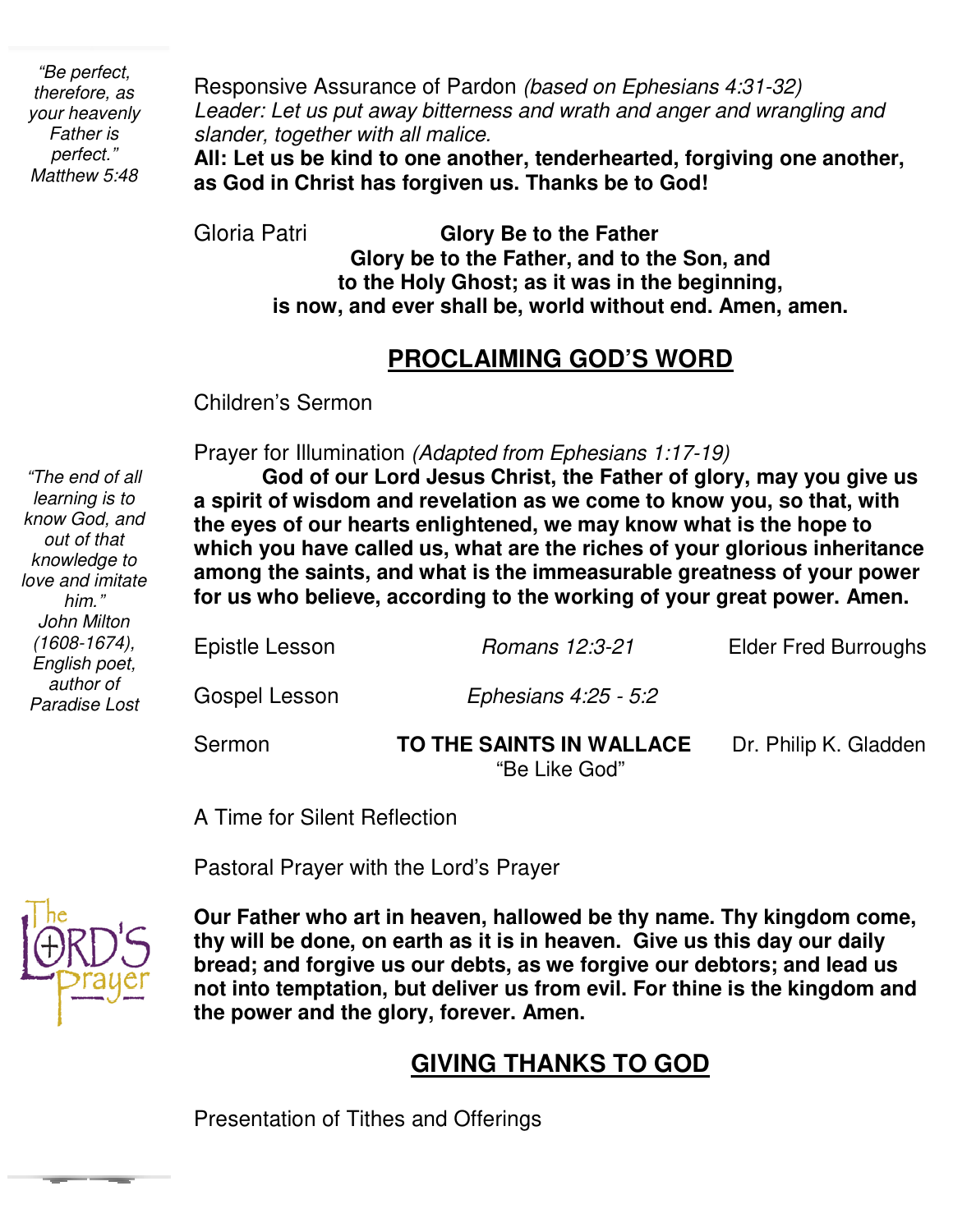**Offertory** 

*"By this we may be sure that we are in him: whoever says, 'I abide in him,'* 

*as he walked." 1 John 2:6* 

*Christ loved us and gave himself up for us, a fragrant offering and sacrifice to God." Ephesians 5:2*

*Jesus loves me this I know! For the Bible tells me so!*

The Affirmation of Faith: The Apostles' Creed **I believe in God the Father Almighty, Maker of heaven and earth.** *ought to walk just "Live in love, as* 

**And in Jesus Christ his only Son our Lord;** Maker of heaven and earth.<br>And in Jesus Christ his only Son our Lord;<br>who was conceived by the Holy Ghost, **born of the Virgin Mary, suffered under Pontius Pilate Pilate, was crucified, dead, and buried buried; he descended into hell;** the third day he rose again from the dead; **he ascended into heaven ascended heaven, and sitteth on the right hand of God the Father Almighty Father Almighty; from thence he shall come to judge the quick and the dead shall the dead.** 

**I believe in the Holy Ghost; the holy catholic Church holy Church; the communion of saints saints; the forgiveness of sins; the resurrection of the body of body; and the life everlasting. Amen.** 

\*Hymn #188

\*Benediction

\*Postlude

"Jesus Loves Me!" *Jesus loves me this I know! For the Bible tells me so!* 

**JESUS LOVES ME** 

\**All who are able may stand*

*"We are not called to serve merely in order to receive a reward, but rather to imitate God, who made himself a servant for our love." Pope Francis, in an October 2016 address in Bazu,* 

Preaching Schedule

#### **August 2021**

Azerbaijan **To the Saints Who Are In Ephesus (and Wallace)**<br>and Are Faithful In Christ Jesus and Are Faithful In Christ Jesus

August 15 Ephesians 5:15-20 August 22 Ephesians 6:10 August 29 Ephesians 3:14

5:15-20 Living the New Life in Christ 2The Whole Armor of God A Prayer for Us